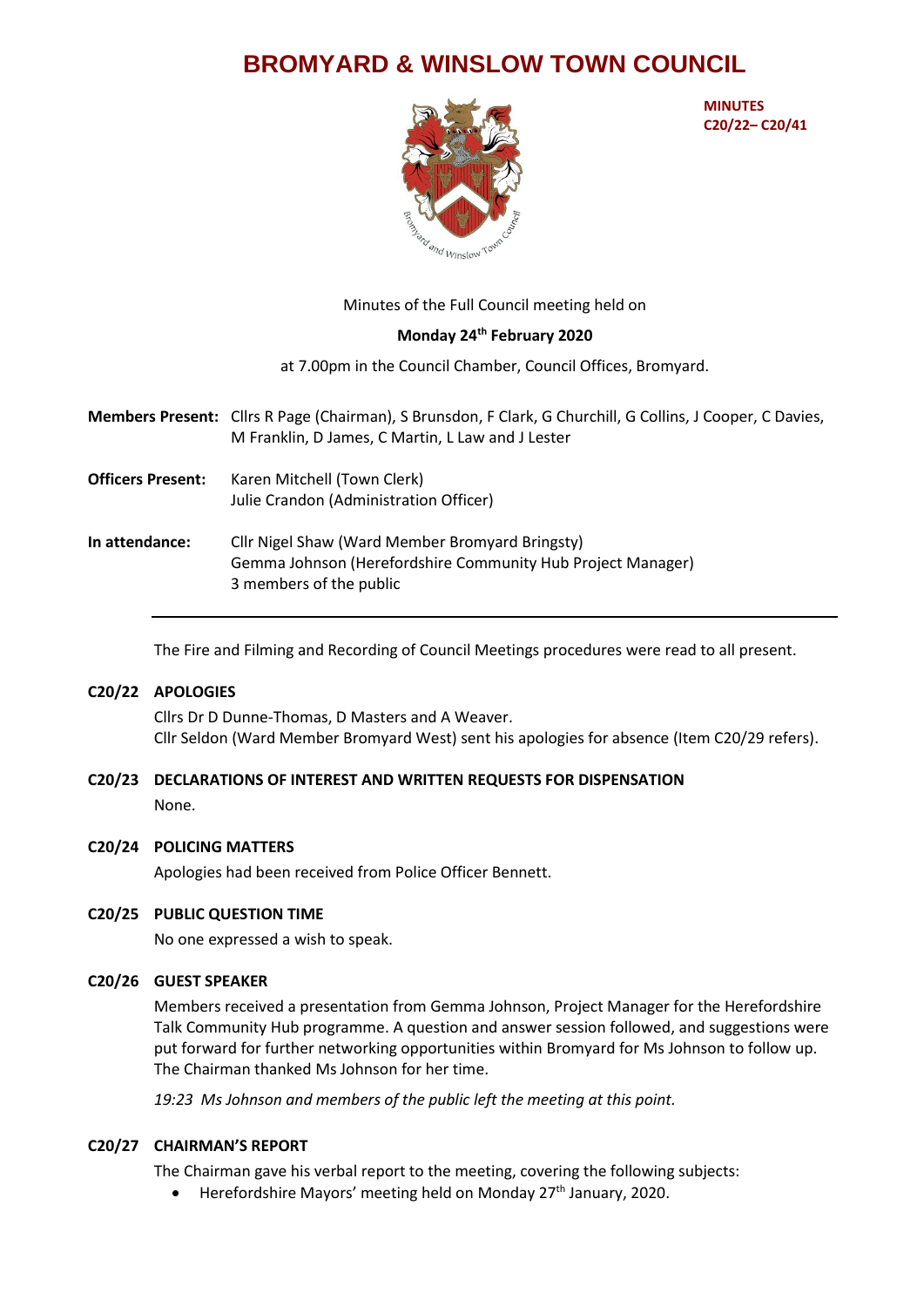- The resignation of Cllr Aldridge had been received. The Town Clerk had written to thank her for her valuable service.
- General terms of reference for Working Groups would be drawn up for consideration before the next municipal year.
- The Chairman reported briefly on a Code of Conduct complaint against him but due to confidentiality, was unable to disclose the detail. Members to be informed of the outcome in due course.
- A fundraising event 'Bangers and Mash' would be held on 7th March in the Public Hall to raise funds for Kempson Players. Cllr Davies to circulate details to members.
- Members received the following papers, which were noted. Notes from the Herefordshire Mayors' meeting held on Monday 26 November, 2019. Market Towns Forum discussion points and Terms of Reference.

# **C20/28 TOWN CLERK'S REPORT**

The Town Clerk's report was circulated to members. **NOTED**.

# **C20/29 WARD MEMBERS REPORT**

Cllr Shaw reported on activities at county level, including:

- Flooding and road subsidence had affected many parts of the county.
- 3 drainage schemes were in the plan for Sherford Street, Tenbury Road and Station Road.
- A44/A46 and Bishops Garage to be resurfaced.
- The council's budget meeting had approved £2m for U&C roads.
- The Herefordshire rate rise will be 2.9%.
- The phosphate issues continues with a lot of work needed before the ban on building is lifted.
- Resurfacing of Tenbury Road by the rugby club to take place shortly.

Cllr Shaw was thanked for his attendance.

*20:05 Ward Member Cllr Shaw, left the meeting at this point.*

# **C20/30 EXCLUSION OF MEMBERS OF THE PUBLIC AND PRESS**

**IT WAS RESOLVED** that due to the confidential nature of the business to be transacted the agenda item C20/41 would be considered in closed session at the end of the meeting.

## **C20/31 MINUTES**

**IT WAS RESOLVED** to receive and approve the Minutes of the Full Council meeting held on Monday 27th January 2020 as a correct record. The Minutes were duly signed by the Chairman.

# **C20/32 COMMITTEES AND WORKING PARTIES**

# **1) Planning & Economic Development Committee**

The Minutes of the meeting held on Monday 3rd February, 2020 were received and noted.

# **2) Finance & Properties Committee**

- 2.1 The Minutes of the meeting held on Monday 10th February, 2020 were received and noted.
- 2.2 Members considered the following recommendations from the Finance & Properties Committee meeting held on Monday 13th January, 2020.
	- i) F20/21 Subscriptions

**IT WAS RESOLVED** to renew the annual membership to HALC for the period 01/04/2020 – 31/03/2021, in the sum of £1,763.26 + VAT.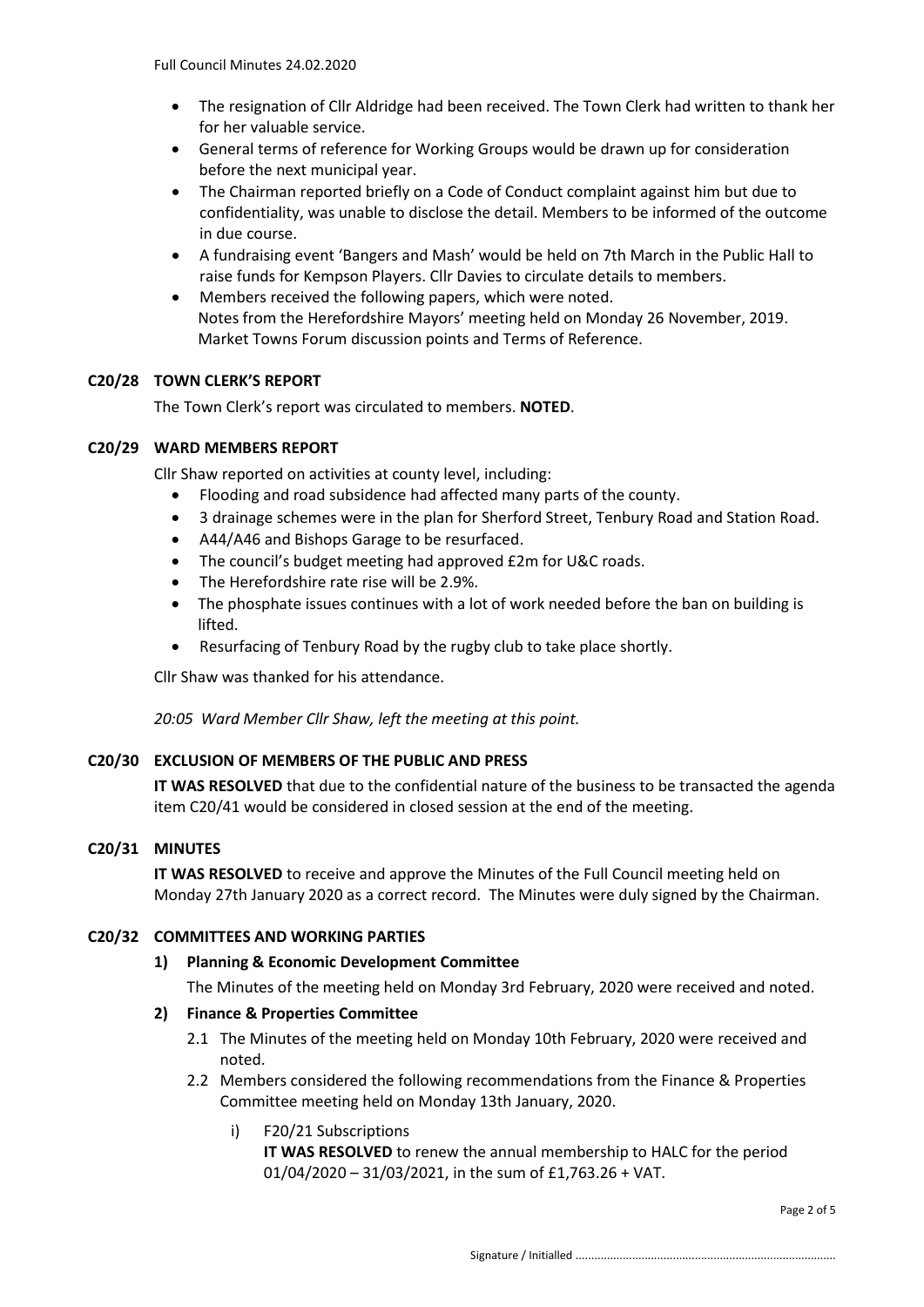ii) F20/22 Banking

**IT WAS RESOLVED** that the existing bank signatories be authorised to register for online banking in order to approve transactions on the Council's accounts, in accordance with Financial Regulations.

**IT WAS RESOLVED** that an application be made for a Debit Card for the Council's current account; use to be restricted to the Clerk/RFO, in accordance with Financial Regulations.

iii) F20/23 Financial Regulations

**IT WAS RESOLVED** that the revised Financial Regulations be adopted.

# **C20/33 ACCOUNTS FOR SCRUTINY**

Members reviewed the following invoices which were received after the Finance and Properties Committee Agenda had been distributed.

| <b>Company Name</b>                          | Description                               | <b>Net</b> | <b>VAT</b> | Total   |
|----------------------------------------------|-------------------------------------------|------------|------------|---------|
| <b>Discreet Security Solutions</b>           | Door code lock (ground floor)             | 155.00     | 31.00      | 186.00  |
| <b>Discreet Security Solutions</b>           | Autodialler panic system TCO              | 140.00     | 28.00      | 168.00  |
| Allcoopers Ltd                               | Call out - fault on fire alarm (Old Vic.) | 87.00      | 17.40      | 104.40  |
| Freeman Bookkeeping &<br><b>Accounts Ltd</b> | Payroll Oct-Jan                           | 120.00     | 0.00       | 120.00  |
| <b>Adrian Hope Tree Services</b>             | Tree works - Closed Churchyard            | 795.00     | 159.00     | 954.00  |
| R Wilks                                      | Grounds Maintenance January 20            | 1126.30    | 225.26     | 1351.56 |

**IT WAS RESOLVED** that all invoices be passed for payment.

**C20/34 CO-OPTION** *Local Government Act 1972 s 87 (1)*

The Town Clerk reported that Herefordshire Council has advised that, as there has been no request for an election, the Town Council may now co-opt members to fill the two vacancies on the East (1) and West (1) wards.

Members considered arrangements for the co-option.

# **IT WAS RESOLVED** to:

- advertise both vacancies immediately, and that applications be considered at the March Full Council meeting.
- that potential co-optees be advised of the time commitment required of them to perform the role.

# **C20/35 IT STRATEGY**

Members thanked Cllr Collins for preparing a thought piece on 'The Requirement to Develop an ICT Strategy 2020-2025 to Improve the Effectiveness, Efficiency and Security of the Council's Operation and Digital Presence'.

In considering the document, two corrections were noted:

- Point 2.1 should read Herefordshire County Council
- Point 2.1 should read "five main"

Subject to the above amendments, **IT WAS RESOLVED** to approve the recommendations contained within the draft document.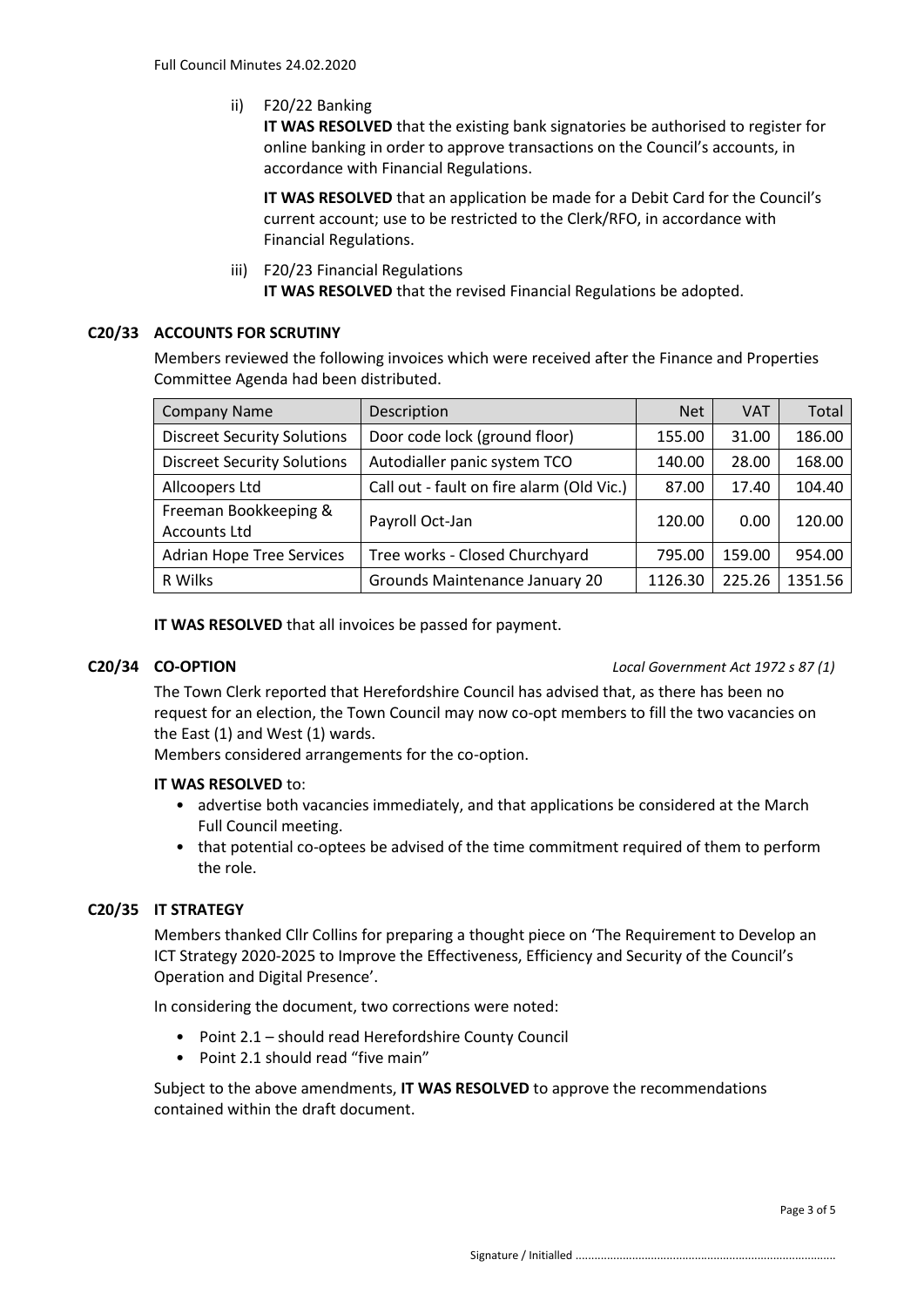Full Council Minutes 24.02.2020

#### **C20/36 'WE DON'T BUY CRIME' INITIATIVE**

Members received a letter and information from the Police & Crime Commissioner (PCC) on the 'We Don't Buy Crime' Initiative.

Following consideration of the proposal **IT WAS RESOLVED** not to sign up to the initiative.

#### **C20/37 HEREFORDSHIRE COUNCIL CONSULTATIONS**

1. Notice Of Proposal Herefordshire Council (New Road & High Street, Bromyard) (Prohibition Of Loading Or Unloading At Any Time) Order 2020

Members noted the Formal Consultation Process for the proposed parking and loading restrictions at New Road/High Street Junction, Bromyard.

- 2. Review of Rural Facilities Core Strategy Settlement Hierarchy Review 2020 The Town clerk will send the survey link to members. Members were requested to send any comments to the Town Clerk to enable a collective response to be made by the 3rd April 2020 deadline.
- 3. Hereford Transport Strategy Review

The Chairman encouraged members to respond to this important review. The Town Clerk was asked to place this on the town council's website and Cllr Law was asked to share this on 'Bromyard Info'. Members noted the deadline of 31 March 2020.

#### **C20/38 REPORTS OF OUTSIDE BODIES**

1. Market Towns Forum

Cllrs Franklin and Collins, with Cllr Davies as reserve, were agreed as the Town Council representatives on the Market Towns Forum.

- 2. Members received and noted the following reports from Councillors who had attended meetings of the following outside bodies.
	- a) Bromyard and District Chamber of Commerce and Industry Cllr James's written report was noted.
	- b) Bromyard Downs Common Association Cllr Franklin's written report was noted.
	- c) Bromyard Grammar School Foundation Cllr Martin reported that a meeting had not taken place.
	- d) Bromyard Relief in Need Cllr Churchill reported that a meeting had not taken place.
	- e) Festivals Association Cllr Brunson reported that she was unable to attend due to a prior commitment.
	- f) HALC Executive Cllr Churchill reported that a meeting had not taken place.
	- g) Kempson Players Cllr Martin could not attend due to a prior commitment but will forward the meeting notes to members when received.
	- h) Public Hall Committee Cllr Churchill's report was noted.

## **C20/39 CORRESPONDENCE**

The Town Clerk reported the following correspondence, which was noted by members:

- A letter from Herefordshire's Local Access Forum concerned with identifying potential routes in the parish to enable access to all was circulated. **IT WAS AGREED** to consider this at the next Finance & Properties Committee.
- The County Plan 2020-2024.
- Big Clean Up: the Town Clerk reported that a team had arrived at the town council offices to help people affected by flooding, and advised members that grants are available for individuals and businesses. This was noted.